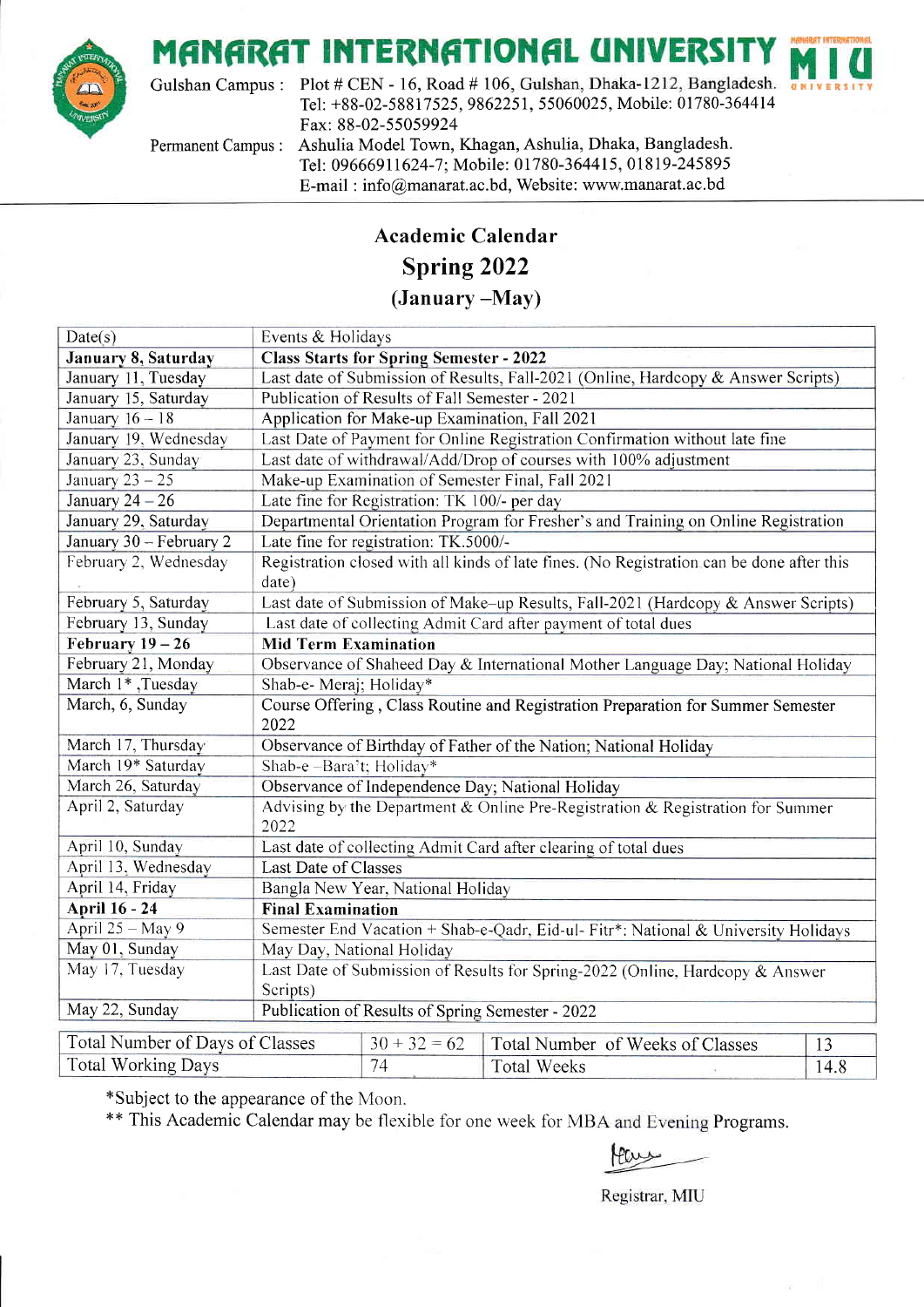### **MANARAT INTERNATIONAL UNIVERSIT**



Gulshan Campus : Plot # CEN - 16, Road # 106, Gulshan, Dhaka-1212, Bangladesh. Tel: +88-02 -58817 525, 9862251, 55060025, Mobile: 01780-364414 Fax: 88-02-55059924

Permanent Campus : Ashulia Model Town, Khagan, Ashulia, Dhaka, Bangladesh. Tel: 09666911624-7; Mobile: 01780-364415, 01819-245895 E-mail : info@manarat.ac.bd, Website: www.manarat.ac.bd

#### Academic Calendar

#### Summer 2022

#### (May- September)

| Date(s)                    | Events & Holidays                                                                    |  |  |  |  |
|----------------------------|--------------------------------------------------------------------------------------|--|--|--|--|
| May 10, Tuesday            | <b>Class Starts for Summer Semester - 2022</b>                                       |  |  |  |  |
| May 15* Sunday             | Buddha Purnima; Holiday*                                                             |  |  |  |  |
| May 23 - 24                | Application for Make-up Examination, Spring 2022                                     |  |  |  |  |
| May 23, Monday             | Last Date of payment for Online Registration Confirmation without late fine          |  |  |  |  |
| May 25, Wednesday          | Last date of Add/Drop withdrawal or change of Courses with                           |  |  |  |  |
|                            | 100% adjustment                                                                      |  |  |  |  |
| May $30 -$ June 1          | Make-up Examination, Spring 2022                                                     |  |  |  |  |
| May $29 - June 1$          | Late Fine for Registration TK 100/- per day                                          |  |  |  |  |
| June 4, Saturday           | Departmental Orientation Program for Fresher's and Training on Online                |  |  |  |  |
|                            | Registration                                                                         |  |  |  |  |
| June $5 - 8$               | Late Fine for Registration TK 5000/-                                                 |  |  |  |  |
| June 7, Tuesday            | Last date of Submission of Make–up Results, Spring-2022 (Hardcopy & Answer           |  |  |  |  |
|                            | Scripts)                                                                             |  |  |  |  |
| June 8, Wednesday          | Registration closed with all kinds of late fines. (No Registration can be done after |  |  |  |  |
|                            | this date)                                                                           |  |  |  |  |
| June 15, Wednesday         | Last date of collecting Admit Card after payment of total dues                       |  |  |  |  |
| June 21 - 27               | <b>Mid Term Examination</b>                                                          |  |  |  |  |
| July $7-20$                | Eid-ul-Azha: National and University Holidays                                        |  |  |  |  |
| August 9*, Tuesday         | Ashura, Holiday*                                                                     |  |  |  |  |
| August $10 - 17$           | Course Offering, Class Routine and Registration Preparation for Fall Semester 2022   |  |  |  |  |
| August 15, Monday          | Observance of National Mourning Day: Holiday                                         |  |  |  |  |
| August 18*, Thursday       | Jonmastomi; Holiday*                                                                 |  |  |  |  |
| August $20 - 24$           | Advising by the Department & Online Pre-Registration & Registration for Fall 2022    |  |  |  |  |
| August 23                  | Last date of collecting Admit Card after clearing of total Dues                      |  |  |  |  |
| August 29, Monday          | Last date of Classes                                                                 |  |  |  |  |
| <b>August 30-September</b> | <b>Final Examination</b>                                                             |  |  |  |  |
|                            |                                                                                      |  |  |  |  |
| September 10 - 12          | Semester End Vacation                                                                |  |  |  |  |
| September 19, Monday       | Last Date of Submission of Results for Summer-2022 (Online, Hardcopy & Answer        |  |  |  |  |
|                            | Scripts)                                                                             |  |  |  |  |
| September 24, Saturday     | Publication of the Results of Summer Semester-2022                                   |  |  |  |  |

| Total Number of Days of Classes | $+33 = 63$ Total Number of Weeks of Classes |  |
|---------------------------------|---------------------------------------------|--|
| Total Working Days              | <b>Total Weeks</b>                          |  |

\*Subject to the appearance of the Moon.

\*\* This Academic Calendar may be flexible for one week for MBA and Evening Programs.

Registrar, MIU